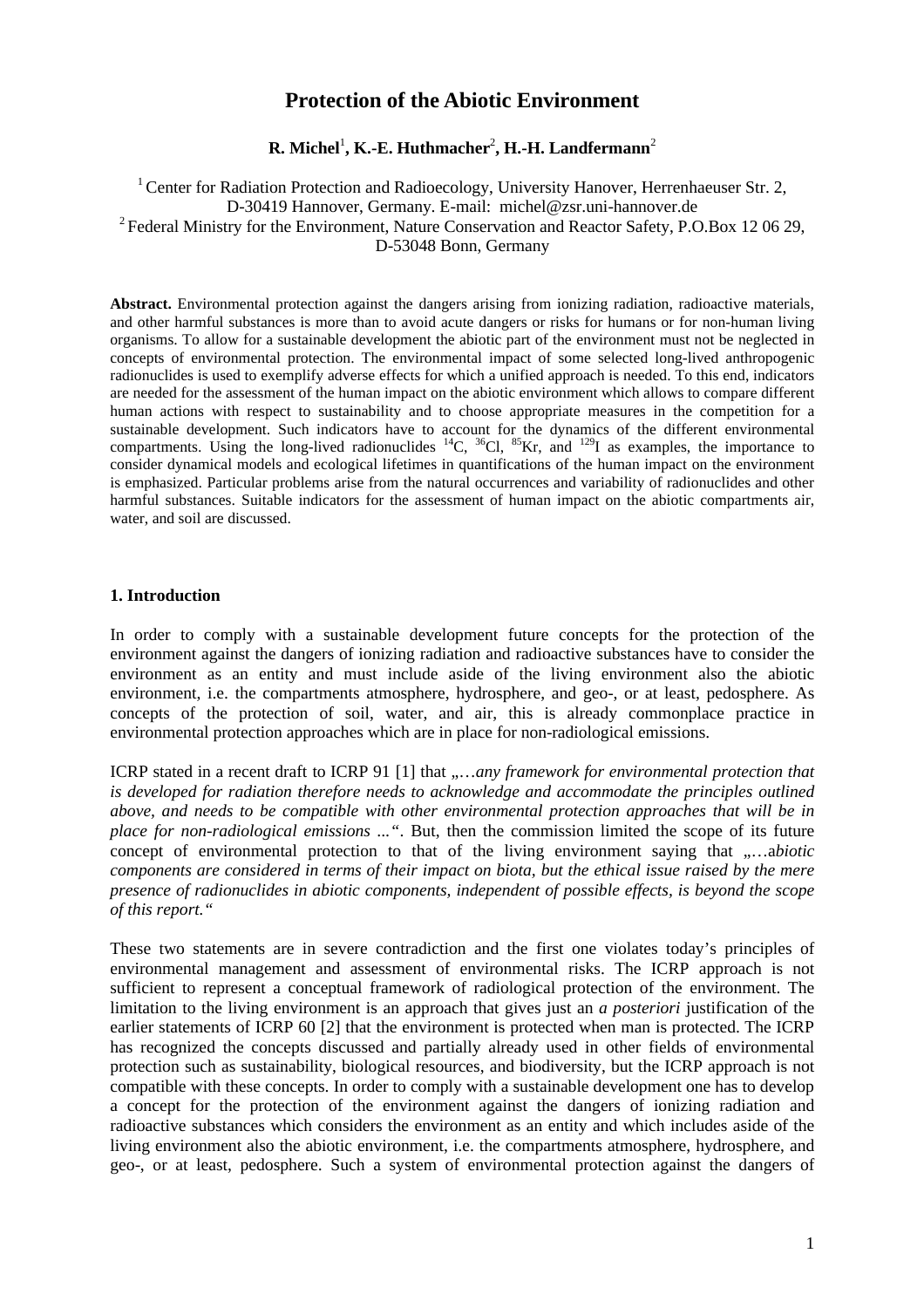ionizing radiation and radioactive substances should generally be discussed in the context of protection against other harmful substances as e.g. non-radioactive chemicals or other pollutants. This is necessary to allow comparisons with respect to the choices of policies in the context of sustainable development.

To this end, indicators are needed for the assessment of the human impact on the abiotic environment which allows to compare different human actions with respect to sustainability and to choose appropriate measures in the competition for a sustainable development. Such indicators should not only consider the radiation exposures of man and of other living species. Also the human impact on the abiotic part of the environment by releases of radioactivity has to be accounted for. As for other environmental pollutants (e.g. heavy metals) the establishment of meaningful indicators in the context of radiological protection is not trivial and should be performed under consideration of the international discussions. Possible ways of assessing the abiotic environment are exemplified and some considerations for suitable indicators are presented. Radiological protection should become a consistent part of a general scheme of the protection of the environment. Indicators for sustainability should take into account the dynamics of the abiotic compartments of the environment and should be likewise applicable to radioactive and non-radioactive environmental pollutants.

In this contribution, the needs to revise the ICRP policy and to consider the protection of the abiotic environment in the system of radiological protection are discussed. With the goal of a sustainable development, environmental protection is more than to avoid acute dangers or risks for humans or for non-human living organisms. The precautionary principle requires to consider man-made changes of the environment as adverse effects before they become harmful or risky and to choose policies which minimize the human impact on the environment. Examples for human environmental impact, which – at least at the time being – are not directly of radiological relevance but rather represent adverse effects by changing the environmental radioactivity, are the emission of Kr-85 in the atmosphere and the release of long-lived radionuclides from human practices, such as H-3, C-14, Cl-36, Tc-99, I-129, Cs-135, and some long-lived actinides, into atmosphere or hydrosphere and their subsequent local or global dispersion. For these cases, internationally accepted measurable quantities and criteria are still missing.

## **2. Sustainable Development and Human Environmental Impact**

At the conference of the United Nations on the environment and development in Rio de Janeiro in 1992, a framework was set for the elaboration of concepts for the establishment of a sustainable development with the Agenda 21 [3]. In chapter 40 of the Agenda 21 the development and application of measurable quantities and assessment criteria is demanded by which the national and international developments can be assessed with the goal to comply with a sustainable development. The United Nations established a Commission on Sustainable Development which developed a set of 134 indicators for sustainability; see e.g. [4]. This set of indicators was further elaborated and assessed with respect to their applicability until the  $2<sup>nd</sup>$  world summit in Johannesburg 2002 by 22 testing countries. In particular indicators for environmental development, which allow assessing the tolerance of the environment against harmful substances and the vulnerability of the environmental items to be protected, are of interest. That means quantities have to be defined which characterize sustainability.

Mere protection concepts to avoid acute dangers are no longer sufficient to satisfy the needs for the actual international discussions in environmental protection. The concepts also have to be applicable to the demands of sustainability. With respect to the status of the abiotic environment the radiological aspects should be assessed in close connection with the status of other non-radioactive harmful substances and should allow for a generalization with the goal of a consistent concept of environmental protection.

The protection of air, water, and soil against pollution with harmful substances is a legal issue for nonradioactive substances. Examples for such non-radioactive pollutants are heavy metals from mining, milling, and use of combustibles,  $CO_2$  emissions from using fossil fuels, application of pesticides and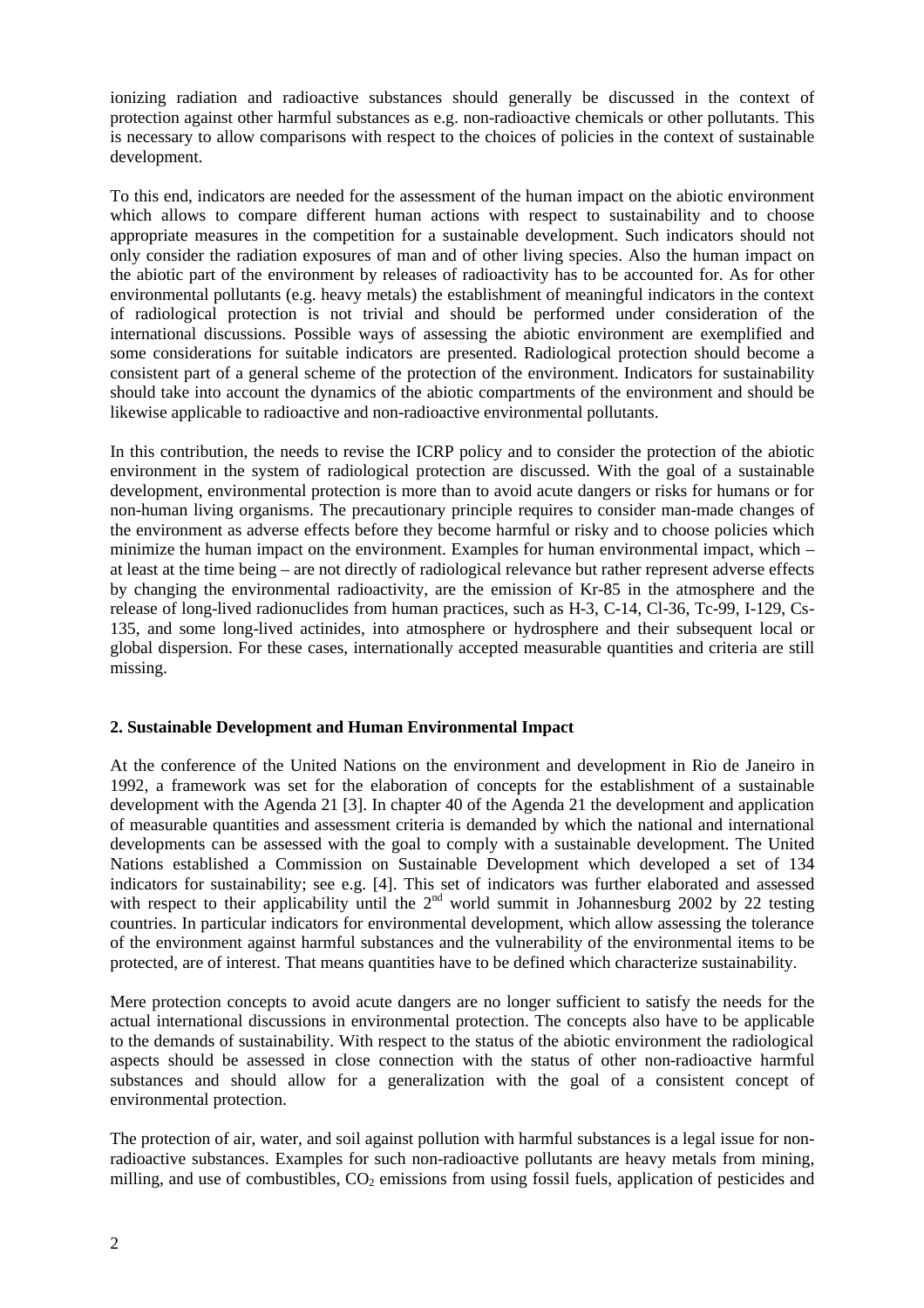fungicides and routine or accidental releases of harmful chemicals and, last but not least, from the final disposal of waste. We shall not discuss non-radioactive pollutants further in this paper, but we want to stress that a system of environmental protection is needed which consistently is applicable to radioactive and non-radioactive harmful substances. It must be cover their normal use, routine and accidental releases and the disposal of wastes and residues.

We shall concentrate in this paper on long-lived radionuclides in the environment and on some aspects which have to be considered when developing indicators quantifying the state of the environment. Both, natural and man-made radionuclides make their ways through the environment from sources to sinks. Sinks are those compartments where radionuclides are caught and stay confined until they decay. Geological formations, deep ground and sea water, or deep see sediments can act as sinks as long as they have negligible exchange rates with other environmental compartments over the lifetime of the respective substance. In contrast to stable harmful substances, radioactive decay acts similar to a sink ultimately removing radionuclides from any compartment. The abiotic compartments air, water, and soil as they are considered in today's environmental concepts do not act as sinks since they are in direct exchange among each other and the biotic compartments.

Man-made long-lived radionuclides are released to the environment by explosions of nuclear weapons, nuclear installations under normal operation and during incidents and accidents, as a consequence of the clearance of radioactive materials and of the disposal of radioactive waste. Some of these radionuclides occur also naturally, for instance as cosmogenic radionuclides or as products from spontaneous fission. Also natural primordial radionuclides and their progeny are set free from their geological occurrences by human action and can lead to enhanced environmental radioactivity levels. One has to mention here releases of natural radionuclides to the environment from all types of mining and milling of mineral resources, from work activities, and even from disposal of non-radioactive materials. The problem to deal with enhanced concentrations of natural radionuclides is that there is a large natural variability and that they are also present in air, water and soil as a consequence of natural weathering and transport processes.

For all these cases, internationally accepted measurable quantities and criteria are still missing. Indicators are needed which allow to distinguish between natural occurrence and variability, on the one hand, and man-made enhancements, on the other, and which provide a basis for a judgment about the consequences of human action. The precautionary principle requires that such indicators are applicable at low environmental concentrations before harmful effects in biota occur. Even if a radioactive environmental pollution does not produce a significant radiation exposure to biota, the question must be answered whether man should to change the environment in a sustainable way.

## **3. Long-Lived radionuclides in the Environmental**

There are many examples for human environmental impact which – at least at the time being – are not directly of radiological relevance but rather represent adverse effects by changing the environmental radioactivity. We shall exemplify them for the cases of the radionuclides <sup>14</sup>C ( $T_{1/2}$  = 5 730 a), <sup>36</sup>Cl ( $T_{1/2}$ )  $= 300$  ka),  ${}^{85}$ Kr ( $T_{1/2} = 10,76$  a), and <sup>129</sup>I ( $T_{1/2} = 15.7$  Ma) released by atmospheric nuclear explosions and from the nuclear fuel cycle. These examples exhibit different degrees of complexity of their environmental behaviour which have to be taken into account in assessing their environmental impact. Similar adverse effects do exist for the man-made radionuclides  ${}^{3}H$ ,  ${}^{59}Te$ ,  ${}^{135}Cs$ , some long-lived actinides, and for natural radionuclides set free by work activities and practices.

By atmospheric explosions of nuclear weapons large amounts of fission products, actinides and activation products have been released into the environment between 1944 and 1963 when the large number of atmospheric test explosions was terminated by the Test Ban Treaty. Subsequent, atmospheric tests added just marginally to the anthropogenic input. These releases led to increasing human radiation exposure which world-wide reached 8 % of the global average natural exposure of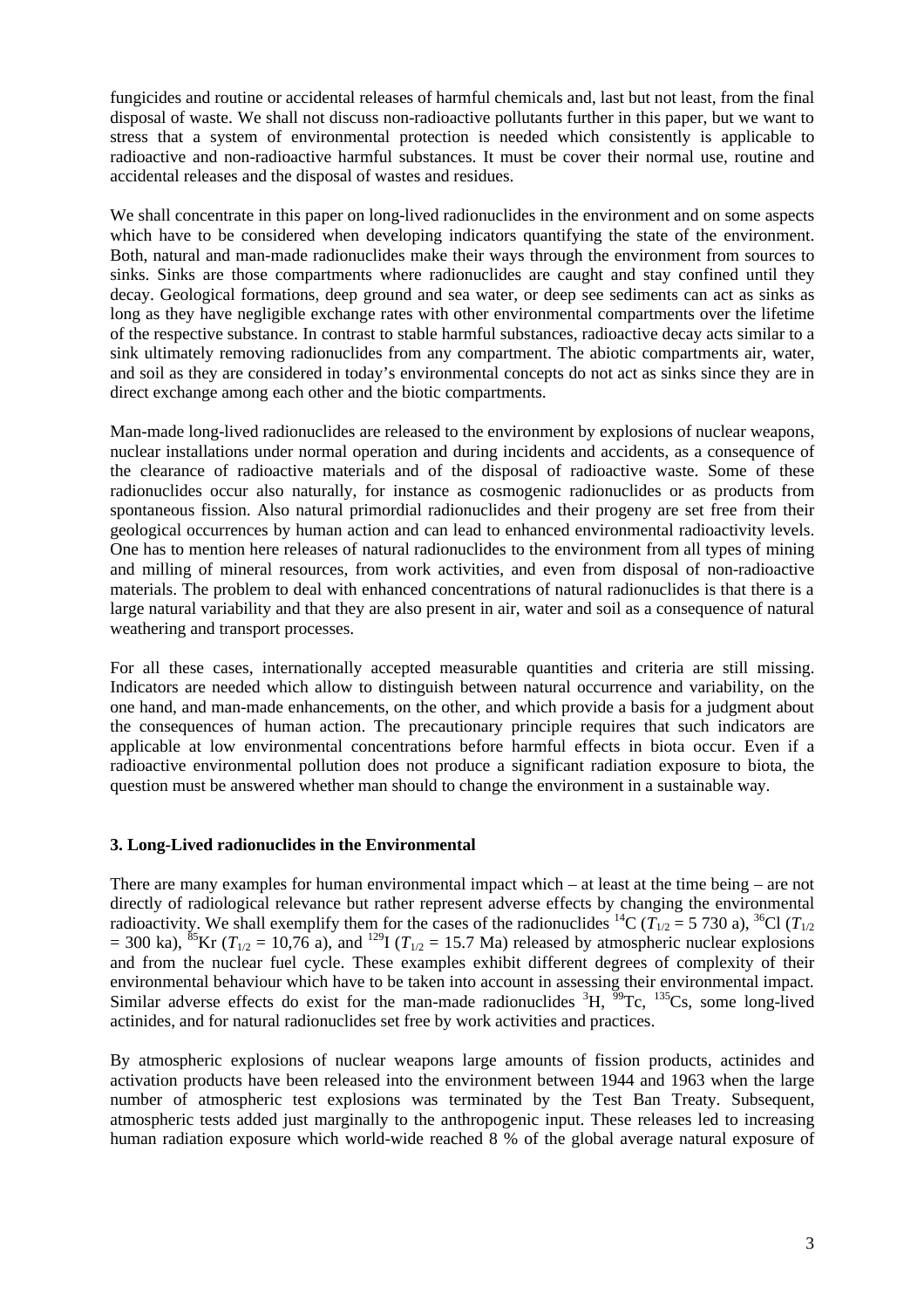2.4 mSv per year in 1963 [5]. Today, the exposure due to radionuclides from the past nuclear explosions is below 10 μSv per year [6] and no longer radiologically significant.

 $36$ Cl was produced by oceanic nuclear weapons tests which resulted in activation of  $35$ Cl in seawater. Information on the annual fall-out of <sup>36</sup>Cl was preserved in archives like ice cores and sediments. In Fig. 1 the annual fall-out of <sup>36</sup>Cl is shown as exhibited by the investigation of an ice-core from the Fiescherhorn in Switzerland. <sup>36</sup>Cl is also a naturally occurring cosmogenic radionuclide being produced a. o. via spallation reactions on atmospheric argon. Fig. 1 shows an increase of the  $36$ Cl fallout by more than two orders of magnitude due to atmospheric explosions of nuclear weapons compared to the pre-nuclear value. In the atmosphere, <sup>36</sup>Cl is quickly attached to aerosols and cleared from the troposphere. The decline of  ${}^{36}$ Cl fall-out rates over 25 years back to pre-nuclear values reflects the stratosphere-troposphere exchange with a residence time in the stratosphere of 2 years [7] and aerosol deposition in the troposphere with time scales between 2 weeks and 1 month. Thus, in spite of its long physical half-life, it atmospheric concentrations are completely exclusively ruled by relatively short ecological lifetimes.



Fig. 1. Annual fall-out of <sup>36</sup>Cl ( $T_{1/2}$  = 300 ka) in the Fiescherhorn ice core [7].

A more complicated example is <sup>14</sup>C ( $T_{1/2}$  = 5730 a) which involves in addition to atmospheric mixing and clearance the entire natural CO<sub>2</sub> cycle; see [8, 9] for detailed descriptions and references. Also  ${}^{14}C$ occurs naturally as a cosmogenic radionuclide produced by secondary galactic neutrons via the reaction  $^{14}N(p,n)^{14}C$ ; by the same reactions it is produced in atmospheric nuclear explosions. The global natural  $14C$  inventory is about 70 t of which the ocean contains about 90 %, the terrestrial biosphere about 8 % and the atmosphere 2 %. This  ${}^{14}C$  is just a minute part of the free global carbon inventory of the atmosphere, the biosphere and soils and of the ocean of  $44.4 \times 10^3$  Gt. Most of the terrestrial carbon, i.e. about  $60 \cdot 10^6$  Gt rests in sediments.

By the atmospheric nuclear weapons tests 2.2 t (85 000 TBq) of  $^{14}$ C were produced in the atmosphere. In Fig. 2 the bomb peak of <sup>14</sup>C in atmospheric carbon is shown in  $\Delta^{14}$ C units. These units are per mil deviations of a measured isotopic ratio  $\Delta^{14}$ C from a standard  $^{14}$ C/C atomic ratio of 1.2  $\times$  10<sup>-12</sup>. The standard <sup>14</sup>C/C ratio is equivalent to the specific activity of atmospheric  $CO_2$  in 1850 of 0.226 Bq per gram carbon. The natural  $^{14}C$  abundances cause a human exposure of about 12 uSv per year.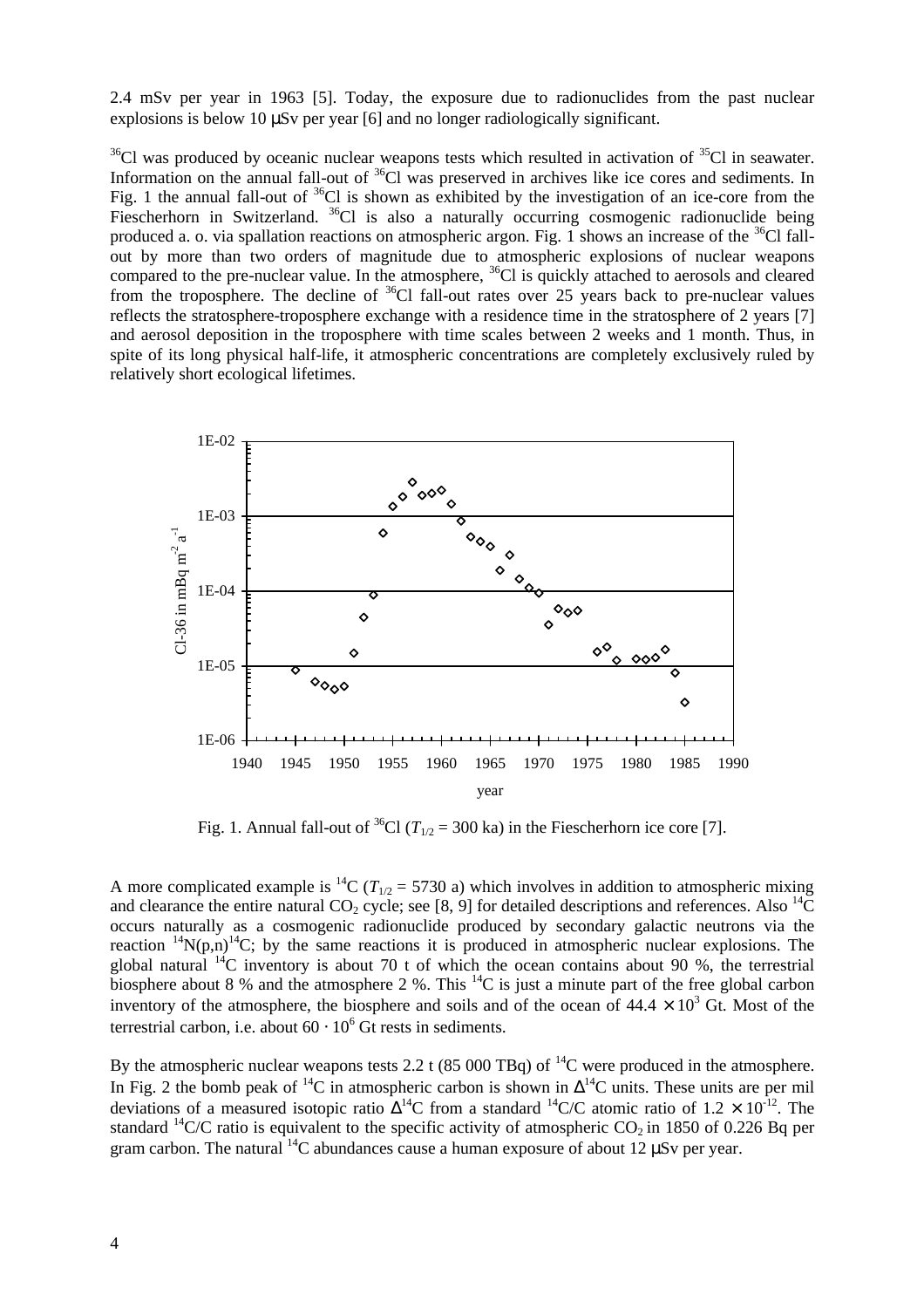There are natural variations of the  $^{14}C$  activity of atmospheric carbon due to changes in production rates and in the global carbon cycle. According to the analysis of tree rings they amounted to about 150 per mil during the last 12 ka. High  $\Delta^{14}$ C values of +100 per mil were observed shortly after the last ice age 7 000 BC which decreased to a minimum value of  $-20$  per mil around 500 AD. Then,  $\Delta^{14}C$ increased again up to the onset of industrialization which by massive combustion of fossil fuels diluted the atmospheric carbon with <sup>14</sup>C free  $CO_2$  and thus lowered the  $\Delta^{14}$ C values: the so-called Suess effect.

The atmospheric explosions overruled the Suess effect completely and caused an increase of the  ${}^{14}C$ specific activity of atmospheric carbon by up to 1000 per mil (Fig. 2). The  $^{14}$ C bomb peak shows small differences between the northern and southern hemispheres due to the time required for global mixing of atmospheric  $CO_2$  with the bomb  $^{14}C$  which was mainly set free on the northern hemisphere. In spite of the long half-life of <sup>14</sup>C, the specific activity of atmospheric carbon declines strongly by <sup>14</sup>C uptake by the oceans and the biosphere, the turnover times being of the order of 10 years and 15 years, respectively. Finally, it will decay in the sinks of the deep ocean, sediments and dead organic matter and the atmospheric carbon will return to its natural specific activity.



Fig. 2. <sup>14</sup>C ( $T_{1/2}$  = 5736 a) in atmospheric CO<sub>2</sub> [9].

<sup>14</sup>C is also routinely released from nuclear power plants. In the 1980s, emission of <sup>14</sup>C from nuclear power plants was estimated to be 40 % of the natural production rate. But their consequences remain within the natural variability of  ${}^{14}C$  abundances. They are even somewhat counterbalanced by a release of 5 Gt per year of dead carbon from burning fossil fuels [10]. Small changes of environmental  $^{14}$ C levels can be observed in tree rings in the nearest proximity of nuclear power plants. In 2000, UNSCEAR [6] estimated an equilibrium exposure of 1 μSv per year if the present use of nuclear energy is continued over long time-scales.

The third example of environmental radioactivity deals with the fission product  ${}^{85}$ Kr. Though having a much shorter half-life of 10.76 a, its abundances in the atmosphere have been changed by human practices.  ${}^{85}$ Kr is set free in the nuclear fuel cycle during the reprocessing of spent fuel. Since these emissions are presently not of radiological relevance no efficient measures are taken to prevent the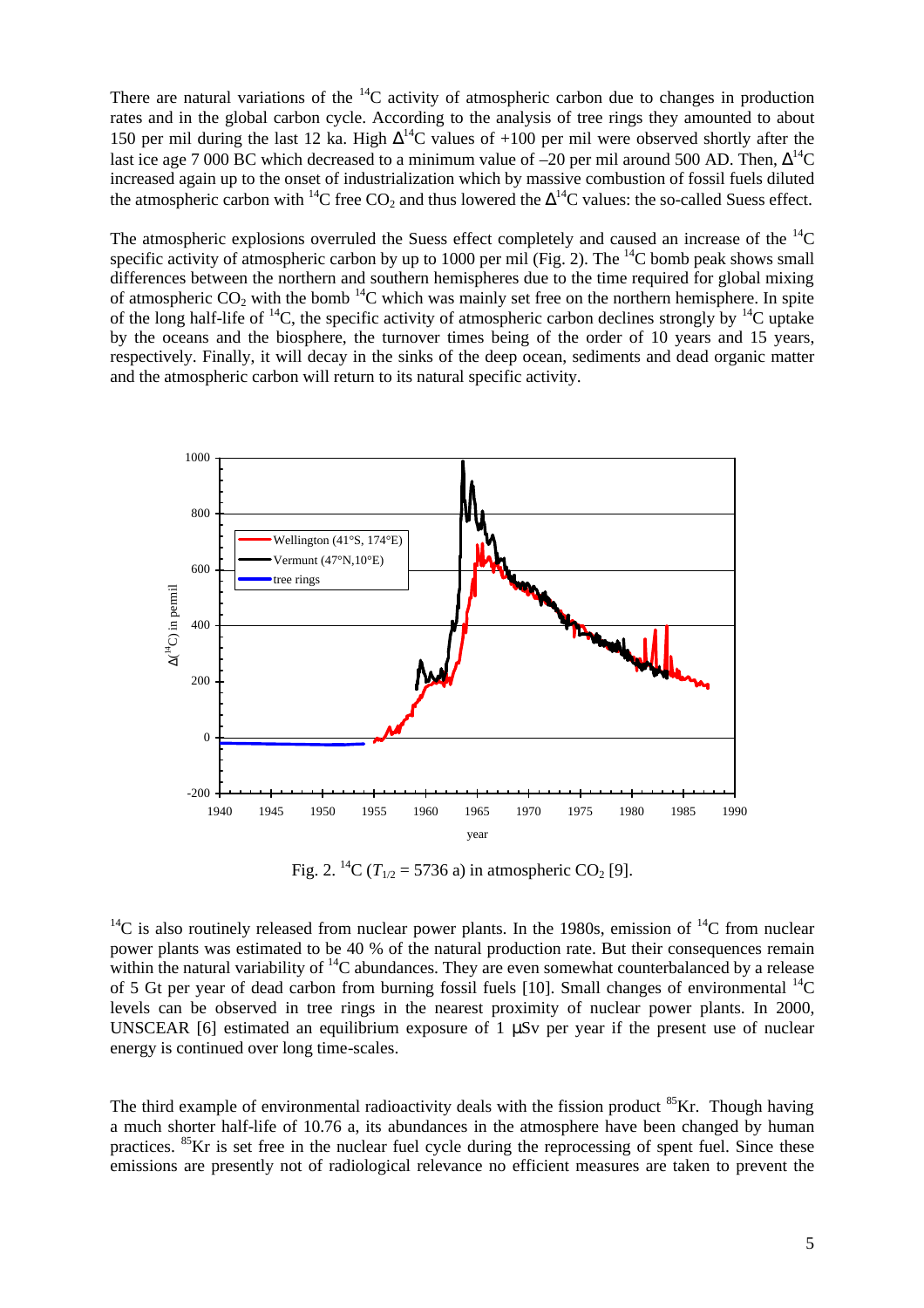atmospheric contamination. The concentrations of  ${}^{85}$ Kr in the troposphere do not show a "bomb peak" but a continuous increase demonstrating that its production in nuclear explosions is by far outweighed by releases from reprocessing plant. Since there are no sinks for  ${}^{85}$ Kr, the time dependence of its concentrations in the atmosphere is exclusively ruled by atmospheric mixing and by the balance between emission rate and physical decay rate.



Fig. 3. <sup>85</sup>Kr ( $T_{1/2}$  = 10,76 a) in air at the Schauinsland/Freiburg/Germany [11, 12].

The last example is <sup>129</sup>I ( $T_{1/2}$  = 15.7 Ma), which is naturally produced by cosmic ray interactions with xenon and by spontaneous fission of uranium. For details and references see [13, 14]. The total natural inventory was estimated to be 50 000 kg (327 TBq) of which only 263 kg (1.7 TBq) is in the natural free <sup>129</sup>I inventory of atmosphere, hydrosphere, pedosphere, and biosphere. The environmental, <sup>129</sup>I is mixed with stable <sup>127</sup>I of the global iodine cycle. Since the half-life of <sup>129</sup>I is with 15.7 Ma much larger than the oceanic mixing time of 40 ka the oceanic mixed layer and the deep ocean are naturally in equilibrium with an <sup>129</sup>L<sup> $127$ </sup>I ratio of  $(1.3 \pm 0.3) \times 10^{-12}$ . But, these isotopic ratios have been changed by atmospheric nuclear explosions and emissions from reprocessing plants in a sustainable way. Up to the year 2000, the European reprocessing plants emitted about 3500 kg (23 TBq) <sup>129</sup>I. The atmospheric explosions of nuclear weapons added 43 kg of  $^{129}$ I (0.28 TBq) and the Chernobyl accident 2 kg (6.5) GBq) to the free  $^{129}$ I inventory.

Fig. 4 shows the dependence on time of the  $^{129}I^{127}I$  isotopic ratios in precipitation in Germany and Switzerland and in water from the North Sea; [13-15] and references therein. The precipitation data do not show a bomb peak but a continuous increase which, after a short peak due to the Chernobyl accident in 1986, levelled off at isotopic ratios of about  $10^{-6}$ , six orders of magnitude higher than the natural ones and nearly as high as those measured in water from the North Sea at the German coast. The latter is directly affected by the liquid discharges from La Hague which are transported through the channel along the coast line.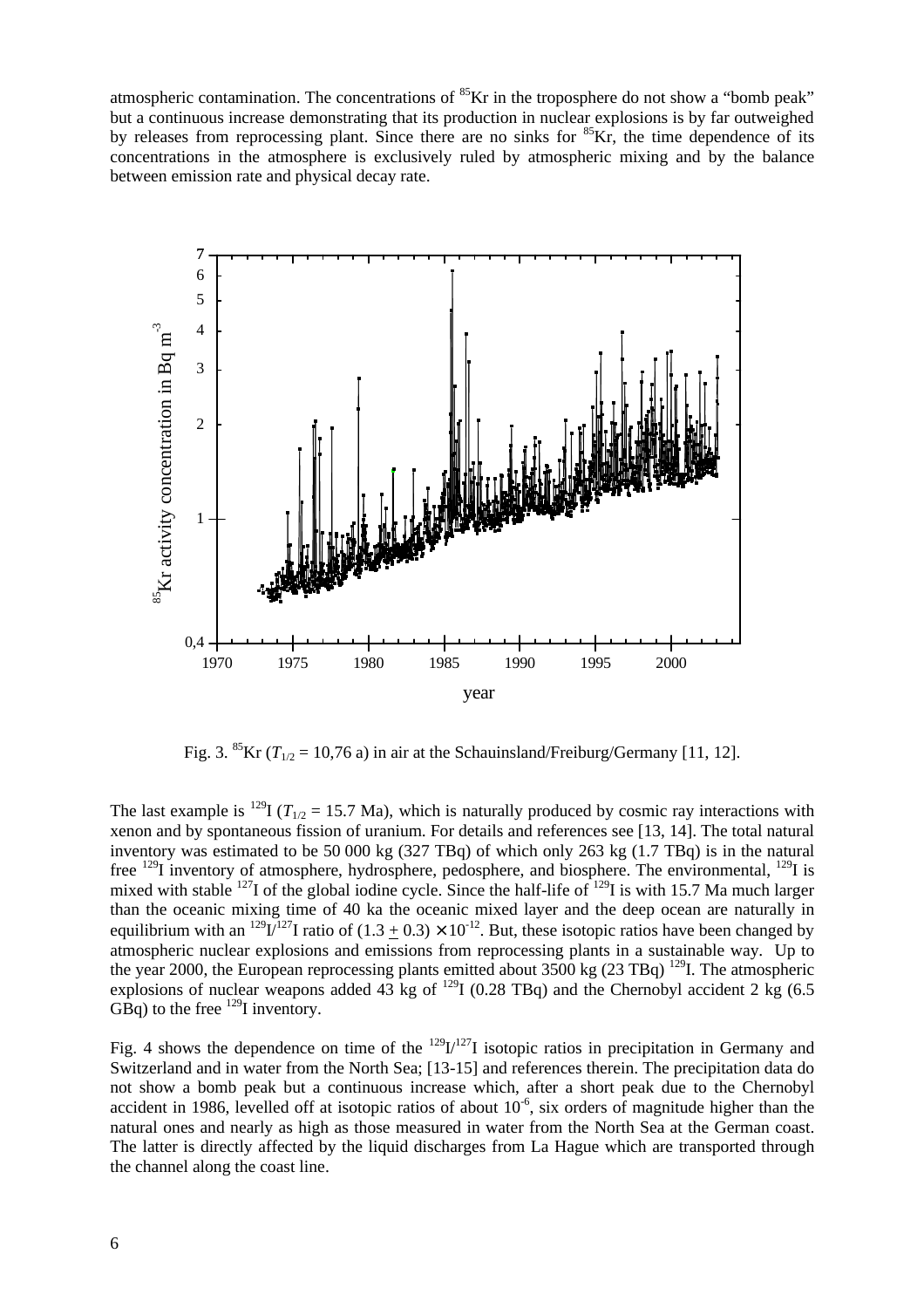

Fig. 4.  $^{129}U^{127}$ I isotopic ratios in natural waters from Germany and Switzerland. The solid line represents data from the Fiescherhorn ice core, diamonds rain from Germany and Switzerland and squares seawater from North Sea. For references see [13-15].

As a consequence of the releases from the European reprocessing plants stable and radioactive iodine isotopes are in disequilibrium in all the abiotic and biotic environmental compartments in Western Europe. Iodine from precipitation is accumulated in soils, transported by surface water, infiltrating groundwater and makes its way into the biosphere. In soils the man-made <sup>129</sup>I was observed to a depth of 2.5 m [16], in groundwater to an infiltration depth of 10 m [15]. In the soils, modern iodine is mixed with pre-nuclear one. As a consequence, the  $^{129}I^{127}I$  isotopic ratios in surface soils range from  $2.1 \times 10^{-7}$  to  $1.7 \times 10^{-9}$  and in surface water from  $2.2 \times 10^{-6}$  to  $1.7 \times 10^{-8}$  in Northern Germany. In the biosphere,  $^{129}$ I/<sup>127</sup>I isotopic ratios between 5.1  $\times$  10<sup>-7</sup> and 2.8  $\times$  10<sup>-9</sup> reveal the influences of wet and dry deposition, of transfer from soils to roots and of exchange with surface water.

Except for the closest vicinities of the reprocessing plants, <sup>129</sup>I does not cause a relevant radiation exposure. In Germany, average  $^{129}I^{127}I$  isotopic ratios of  $1.1 \times 10^{-8}$  in human thyroid glands [14] are equivalent to an annual radiation exposure due to <sup>129</sup>I of about 5 nSv. Though this exposure is surely not of radiological relevance, the changes of the natural  $^{129}I^{127}I$  isotopic ratios by up to six orders of magnitude in atmosphere, hydrosphere, pedosphere and biosphere of Western Europe represent an adverse environmental effect of high ecological complexity which has to be considered in the context of the sustainability of human actions.

The four examples of adverse effects in the abiotic environment presented in this chapter make it evident that only dynamic models can adequately describe the behaviour of harmful substances in the environment. They show that ecological lifetime, sizes of reservoirs and complex transport and exchange processes have to be taken into account if environmental impact has to be quantified by indicators of sustainability.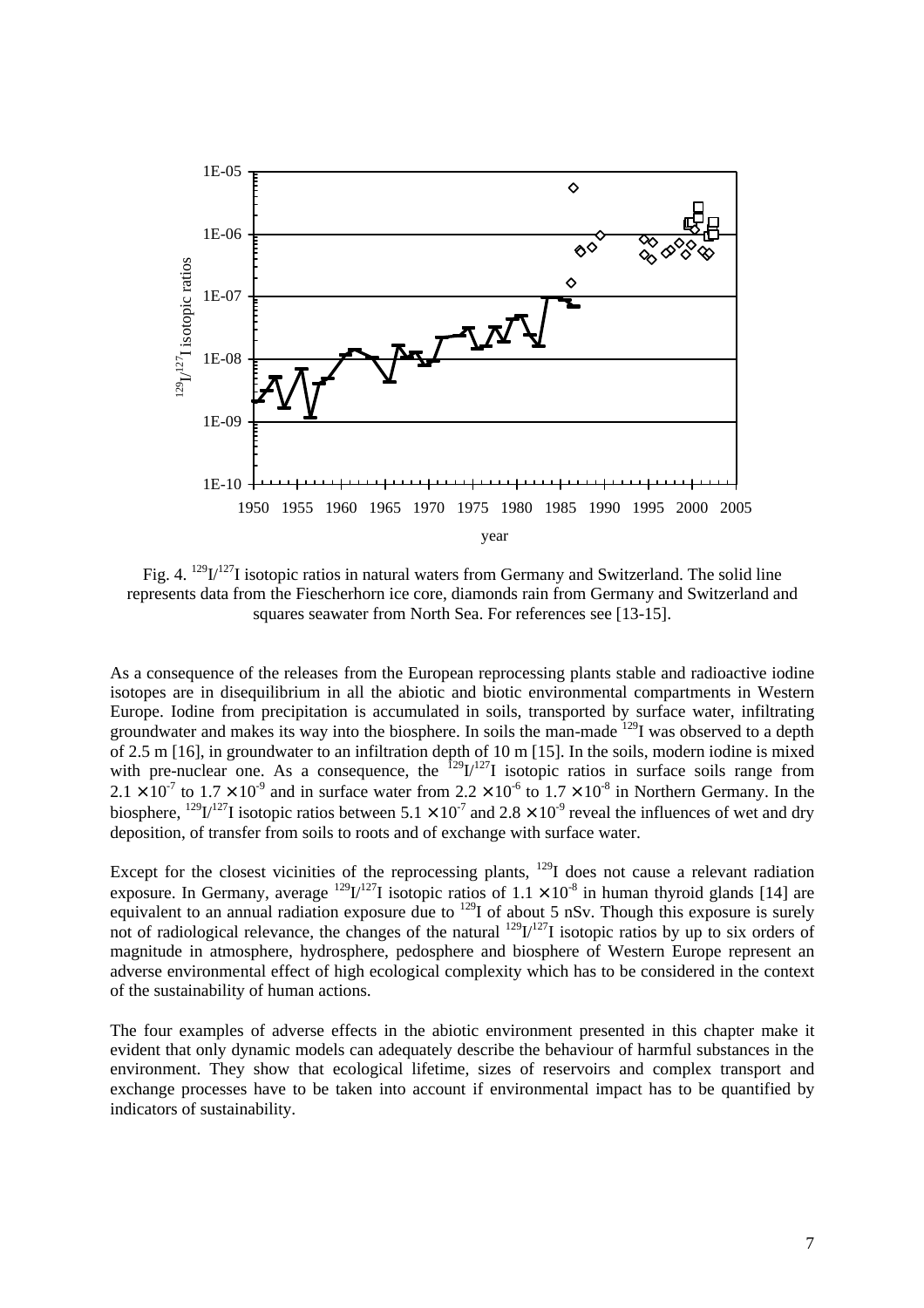#### **4. Indicators of a Sustainable Development**

A number of indicators have been proposed: The degree by which radiation exposures are in compliance with dose limits, the average exposure to Rn-222 in homes, and the activities of long-lived radionuclides in air, water, and soil. However, these indicators do not cover all relevant endpoints. Rn-222 exposure in homes addresses an aspect of human well-being and is not a relevant indicator for the abiotic environment. The activity concentrations in air, water, and soil are more generally suitable for a quantification of the state of the environment though they are mostly used in terms of predicting the exposure of living organisms with respect to potential hazards or health risks.

To assess the impact on the environment of such substance, their amounts released to the environment (soil, water and air as compartments to be protected) appear to be better measures than the activity concentrations *C*(*t*) in a compartment. However, the absolute releases do not take into account the dispersion in the environmental compartments and the dynamics of these departments. Therefore, better indicators of sustainability are the changes of the concentrations or specific activities of harmful substances in the relevant compartments weighed by the probability that they are removed from the respective environmental compartment. Consider to this end a simple single compartment model in which a substance is increasing the concentration at a rate  $R_{\text{in}}$  by releases into the compartment and in which the substance disappears with a probability  $\bf{l}$ . Then the concentration  $C(t)$  can be described by

$$
\frac{\mathrm{d}C(t)}{\mathrm{d}t} = R_{\mathrm{in}} - I \times C(t) \tag{1}
$$

with *l* being the effective decay constant in this compartment. The effective decay constant *l* is describing two effects. First, the physical (or chemical) decay of the substance and, second, the ecological decay, i.e. the probability for the substance to be removed from the compartment by environmental transport processes.

$$
I = I_{\text{phys}} + I_{\text{ecol}} \tag{2}
$$

The physical and ecological decay probabilities are measures of the physical mean lifetime  $1/I_{\text{phys}}$  and of the ecological mean lifetime  $1/I_{\text{ecol}}$  in the respective compartment.

It has to be noted that transport means here the transfer into another environmental compartment which either can be a real sink in which the substance is no longer regarded as harmful or relevant or a compartment in which the consequently changing concentrations have to be further considered, e.g. with respect to an exposure via another exposure path.

It is trivial that the concentration *C*(*t*) will decrease exponentially if there is no input (release).

$$
C(t) = C(0) \cdot \exp(-1 \times t) \tag{3}
$$

But it is important to consider that 1/*l* is a measure of the mean time during which the substance is of relevance in the considered compartment.

Therefore, an indicator for sustainability could be

$$
I = \frac{1}{I} \times \frac{dC(t)}{dt} \tag{4}
$$

It is the rate at which the concentration of a potentially harmful substance  $C(t)$  in a compartment is changing multiplied by its mean time of relevance 1/*l*. This approach holds for radioactive and stable substances, independent whether activity concentrations or element concentrations are used. The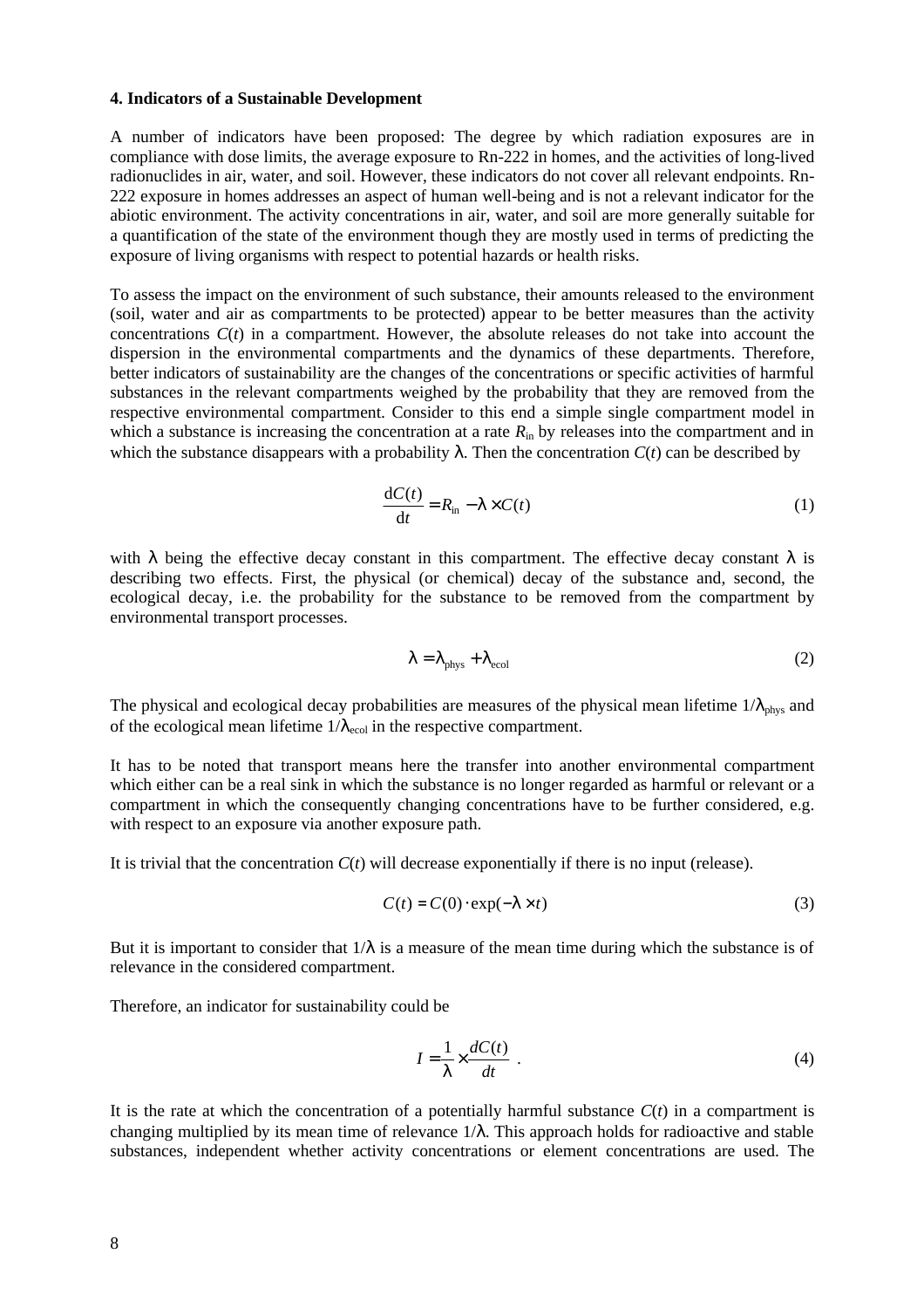examples of in the previous chapter emphasized the importance to consider the dynamics of environmental compartments. These dynamics are taken care of by the indicator given in equation 4.

This quantity allows for an individual judgment about the different environmental compartments. Negative values are indicating improvements, positive values point to increases of the environmental burden. Actual exposures of humans or of non-human species can be easily derived in this concept since an exposure E to a harmful substance during a time span between  $t_0$  and  $t_1$  is given by summing up the exposures via the compartments *i*

$$
E(t_0, t_1) = \sum_{i} DF_i \cdot \int_{t_0}^{t_1} \frac{dC_i(t)}{dt} dt
$$
 (5)

making use of aggregated dose factors  $DF_i$  which describe the exposure in the environmental compartment *i* per unit concentration of the substance. Likewise, risk assessments can be performed by weighing an indicator *I* with relative or absolute risk factors for a particular endpoint. The potential indicator according to equation 4 is an example for discussion pointing to the relevance of the dynamics of the system environment.

Independent of their final formulation such indicators are needed as a quantitative basis in the competition for sustainable development. At present, they can be developed without giving already the final answers with respect to constraints or limits. But, they can serve as a basis for a system of minimization and optimization in environmental protection taking into account the precautionary principle. Tasks in which they are needed are e.g. the bookkeeping of emissions and of the input into the oceans within the OSPAR convention [17] in the context of the Sintra Statement [18], the distinction of the input in the hydrosphere of natural radionuclides by natural weathering from that originating from human practices or work activities. They can be used to address the question of sustainability in the context of the clearance of long-lived radioactive materials from practices and of the release of residues containing elevated levels of long-lived natural radionuclides from work activities. Further, they can provide the tools to compare different options of human action and their inferred risks in the final disposure of conventional and radioactive wastes.

It is evident that the development of internationally acceptable goals, criteria and finally constraints or limits based on doses or dose rates for the living environment and on activity concentrations for the abiotic environment is extremely difficult. It will take a long time to succeed. In spite of these difficulties one should at least try to develop indicators for the quantification of the radiological status of the abiotic environment. ICRP should consider taking the lead in future-oriented discussion of a comprehensive environmental protection.

## **5. CONCLUSIONS**

There is a need for indicators to quantify the human impact via natural and man-made radionuclides on the abiotic environment, i.e. air, water, and soil. Such indicators have to be consistently applicable to radioactive and non-radioactive substances. According to the precautionary principle, the system of protection should work even at such low concentrations or concentration changes which are not relevant with respect to significant biological endpoints. This is necessary for discussions in the the context of competition for sustainability.

As exemplified for selected cases of long-lived anthropogenic radionuclides in the environment, it is not sufficient to base such indicators merely on emissions, emission rates, or concentrations in environmental compartments. Such indicators have also to account for the dynamics of the environment and transport processes between the relevant compartments. The ecological life-times have to be considered in quantifying both the environmental impact on air, water, and soil and the potential hazard of harmful substances to the biosphere